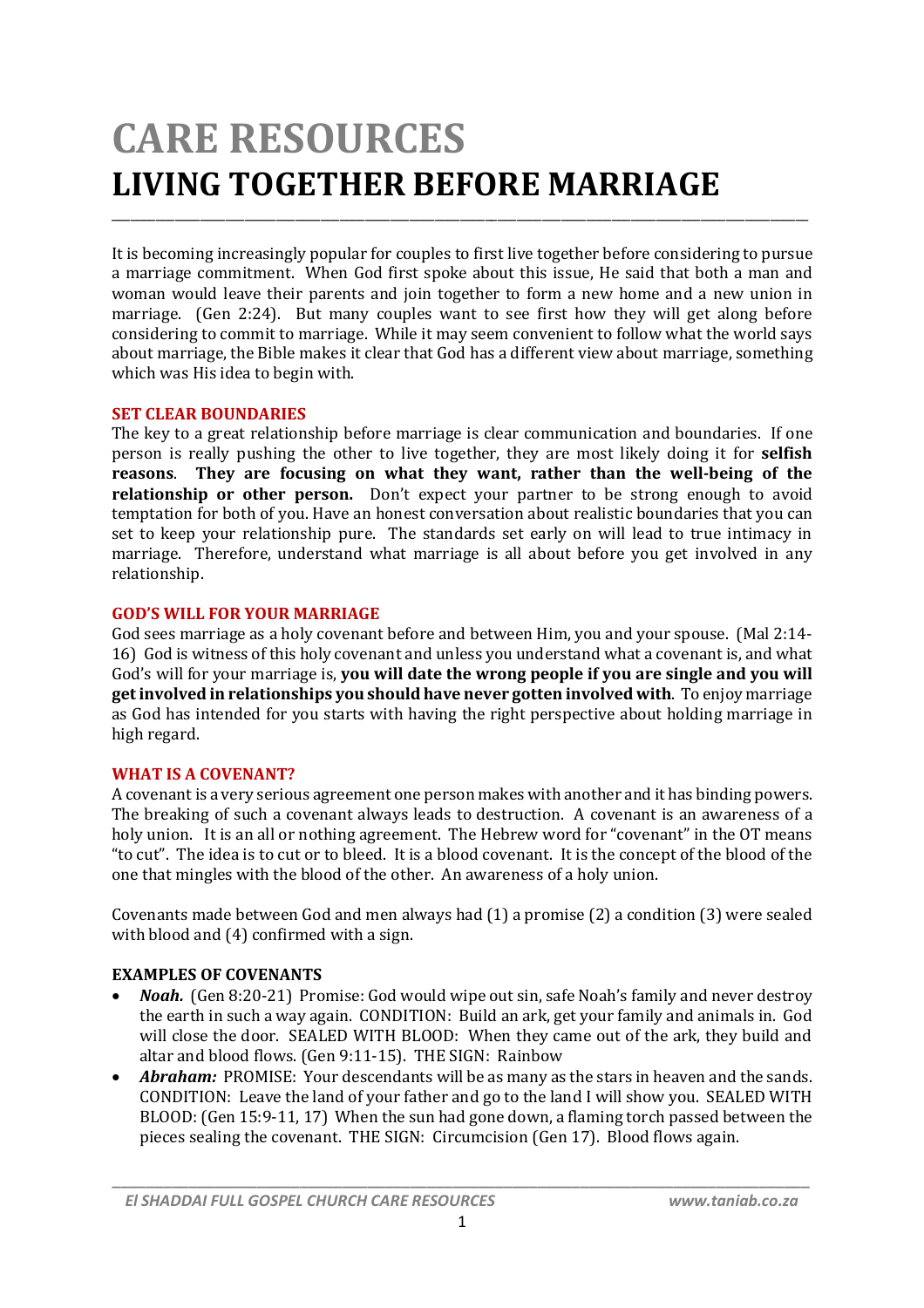- *Jesus:* PROMISE: Forgiveness of our sins and eternal life. CONDITION: Believe in Jesus, repent of your sins and commit your life to Christ. SEALED WITH BLOOD: Jesus sealed this covenant with His blood on the cross. THE SIGN: Jesus said: It is finished. Darkness covered the earth, the veil in the most holy was torn and we have access through this holy covenant that was made with the blood of Jesus, to God. And the sign is THE HOLY SPIRIT.
- *Marriage:* PROMISE: A promise is made that you will become one flesh. CONDITION: Leave and cleave. SEALED WITH BLOOD: When a man and wife comes together for the first time, if you know the anatomy of a woman you will know that blood flows and this is a sealing of the covenant. THE SIGN: Wedding ring.

**Marriage is an intermingling of holy life and blood. It is an irrevocable union of unconditional love towards an imperfect person just like you, forever.**

## **THREE IMPLICATIONS OF THIS COVENANT**

*(Eph 5:31) For this reason a man shall leave his father and his mother and shall be joined to his wife, and the two shall become one flesh.*

## **(1) LEAVE**

- You leave anything from your past and your parents. You are now a new family unit.
- All other relationships are secondary and your primary relationship is this person you are married to.
- You don't run to your parents when you have problems.
- You do not allow your parents to manipulate you financially or emotionally.

# **(2) JOINED TO (CLEAVE)**

- You are permanently out of circulation for other relationships and glued together.
- It means when you drive you don't look around to see if there is someone nicer in another car.
- You don't fantasize about other people, not even through romantic stories, television or magazines.
- You have a holy covenant to leave and then to cleave.

# **(3) BECOME ONE FLESH**

- Cleaving is about becoming one.
- There is an intermingling taking place.
- God sees two that became one. *(Gen 2:24 AMPL) Therefore a man shall leaven his father and his mother and shall become united and cleave to his wife, and they shall become one flesh. (Gen 2:25 AMPL) And the man and his wife were both naked and were not embarrassed or ashamed in each other's presence.*
- It is called intimacy.
- It is to look someone in the eyes and not just physical but spiritual and emotional, you know that you are being understood and loved. The only way you dare do that is when you know there is no backdoor out of this marriage.
- The only place to be completely vulnerable, is when two people are forever one. Then there is no manipulation, games.
- You become one spiritual, emotional and physical.

# **WHEN YOU LEAVE, CLEAVE AND BECOME ONE, THERE ARE A FEW THINGS THAT HAPPENS**

# **(1) DIVORCE IS NOT AN OPTION**

- God hates it. I understand there are times when it is unavoidable (1 Cor 7; Eph 5).
- The problem in the church unfortunately is not all divorces are done on Biblical grounds.
- If you dishonour and defile it, God is holy and it will bring destruction and chaos in your life.
- Divorce brings depression, poverty and not a hot single's life as some believe.

*\_\_\_\_\_\_\_\_\_\_\_\_\_\_\_\_\_\_\_\_\_\_\_\_\_\_\_\_\_\_\_\_\_\_\_\_\_\_\_\_\_\_\_\_\_\_\_\_\_\_\_\_\_\_\_\_\_\_\_\_\_\_\_\_\_\_\_\_\_\_\_\_\_\_\_\_\_\_\_\_\_\_*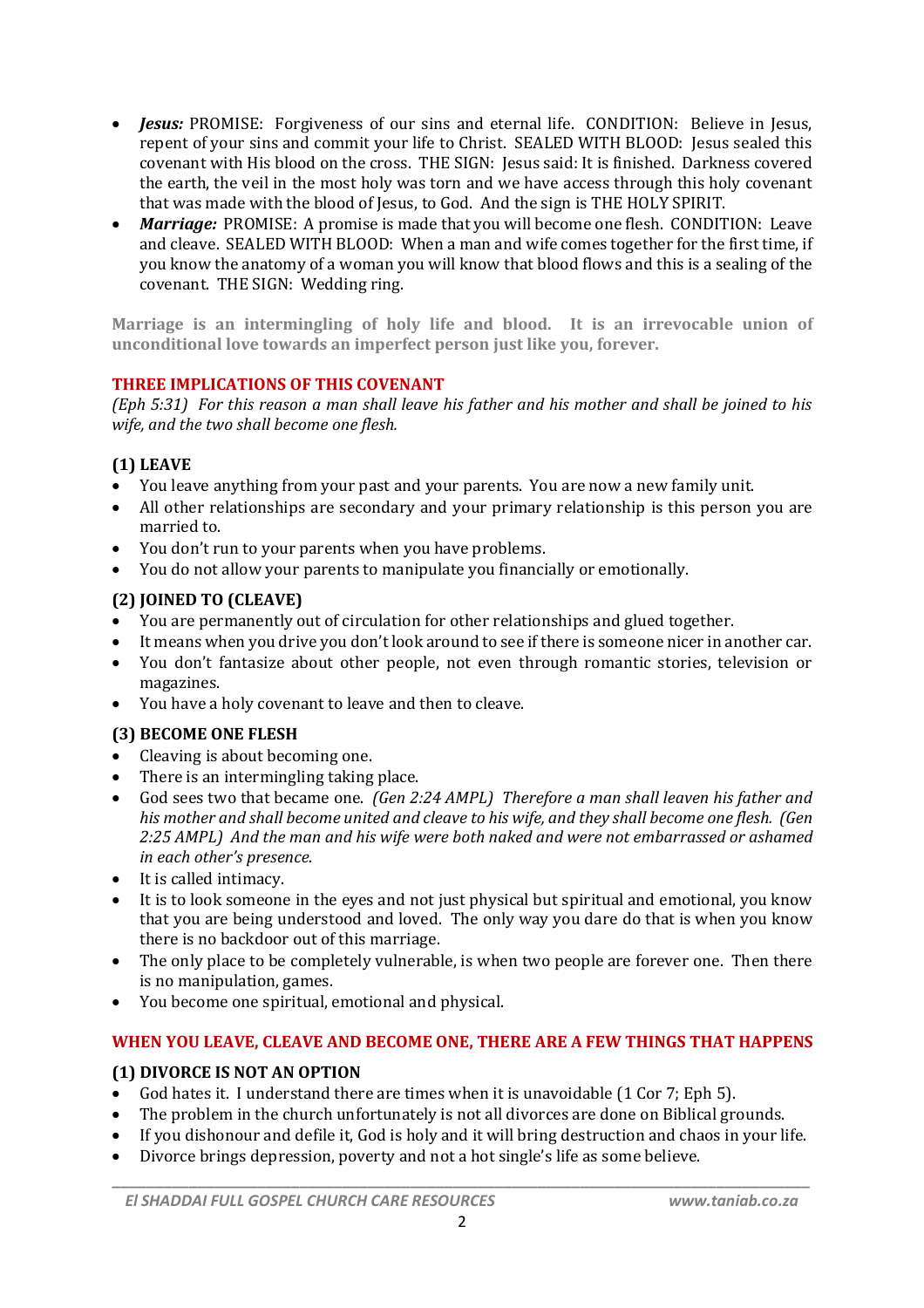## **(2) ADULTERY IS A VERY SERIOUS BREAKING OF THIS COVENANT**

- (Heb 13:4) Let marriage be held in honour (esteemed worthy, precious, of great price, and especially dear) in all things. And thus let the marriage bed be undefiled (kept undishonoured); for God will judge and punish the unchaste [all guilty of sexual vice] and adulterous.
- You do not play around. You do not fantasize.

## **(3) SEX BEFORE MARRIAGE IS A DEFILING AND BREACHING OF THIS HOLY COVENANT OF GOD**

- (Eph 5:5) For be sure of this: that no person practicing sexual vice or impurity in thought or in life or one who is covetous [who has lustful desire for the property of others and is greedy for gain] – for he [in effect] is an idolater – has any inheritance in the kingdom of Christ and of God.
- If you are sexually involved with someone you are not married to, it is God's will for you to stop.
- If you live with someone you are not married to, it increases the chances with 20-25% that you will have sexual problems in your marriage.
- The best reason why you don't just live together: you are more worth than that, don't cheapen God's covenant.

# **(4) SEXUAL RELATIONS WITH THE SAME SEX ARE FORBIDDEN**

 It is a dishonouring and defilement of God's design. God very clearly made us man and woman. (1 Cor 6:9) Do you not know that the unrighteous and the wrongdoers will not inherit or have any share in the kingdom of God? Do not be deceived (misled); neither the impure and immoral, nor idolaters, nor adulterers, nor those who participate in homosexuality. (1 Cor 6:10) No cheats (swindlers and thieves), nor greedy graspers, not drunkards, nor foulmouthed revilers and slanderers, nor extortioners and robbers will inherit or have any share in the kingdom of God.

Fornicators are people having sex outside the union of marriage. Adulterers are those who are married but having sex outside of that union with other people. Sodomise is homosexuality. It is a defilement / desecration of the covenant of God and when you dishonour it, it brings in destruction in your heart, you spirit, your relationships, your children's lives. God says don't even go there.

## **DOING THE RIGHT THING**

Wherever you may find yourselves right now when it comes to dishonouring God's covenant, there is forgiveness. If you are involved in a sexual relationship, repent and turn away from your wrong ways and allow God to forgiven you and find people to help you. The problem is not Hollywood and the media, the problem is our hearts. We defiled the marriage covenant. You know where you are and what you need to do. God wants you to have a great family. Wherever you are, it is not too late to start a new journey with God of restoration and forgiveness. But you have to go to God. **You will never make progress in your life until you own stuff.**

## **GOD'S PURPOSE FOR MARRIAGE: GOD CREATED MARRIAGE FOR YOUR GOOD**

- It was totally God's idea and today that fact is being ignored.
- The idea is that a man and woman in marriage, makes a covenant, a life-long commitment. And that is God's idea. It is His plan and this is how it works.
- There is not a salad bar option of how people can successfully live together.
- (1 Cor 6:18) Shun immorality and all sexual looseness [flee from impurity in thought, word, or deed]. Any other sin which a man commits is one outside the body, but he who commits sexual immorality sins against his own body. (1 Cor 6:19) Do you not know that your body is the temple (the very sanctuary) of the Holy Spirit Who lives within you, Whom you have

*\_\_\_\_\_\_\_\_\_\_\_\_\_\_\_\_\_\_\_\_\_\_\_\_\_\_\_\_\_\_\_\_\_\_\_\_\_\_\_\_\_\_\_\_\_\_\_\_\_\_\_\_\_\_\_\_\_\_\_\_\_\_\_\_\_\_\_\_\_\_\_\_\_\_\_\_\_\_\_\_\_\_*